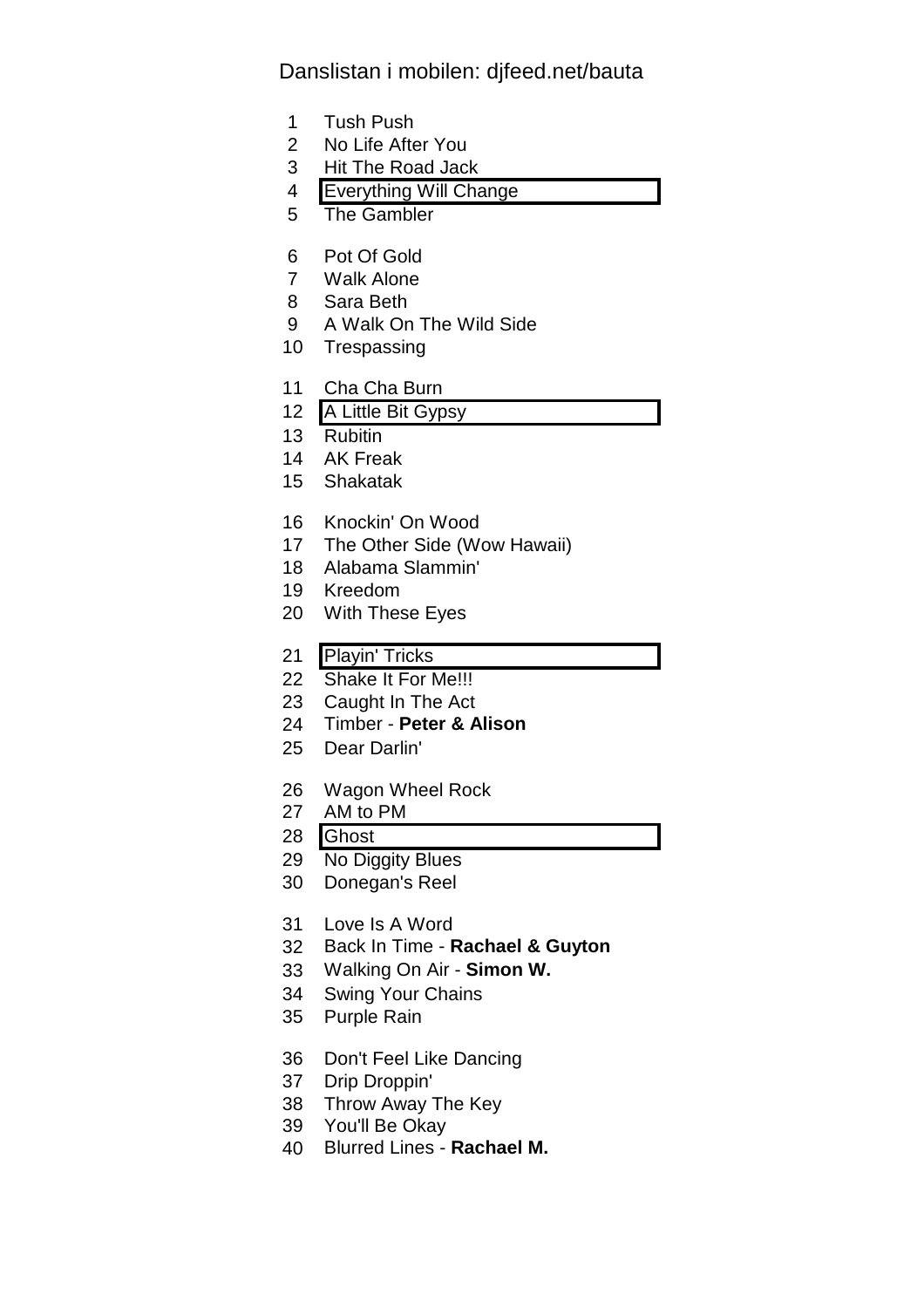## Danslistan i mobilen: djfeed.net/bauta

- 41 Dream Lover
- 42 Can't Get Involved
- 43 Amame
- 44 About Time
- 45 Snap Your Fingers
- 46 Splish Splash
- 47 I'm Mad
- 48 Raggle Taggle Gypsy O
- 49 Down To The River
- 50 Thankful **Fred W.**
- 51 Clap Happy!
- 52 This Is Me
- 53 Half Past Nothin'
- 54 Backwards
- 55 You And Me
- 56 The Good Life
- 57 Old School Rock & Roll
- 58 New York 2 LA
- 59 Don't
- 60 Mama Loo
- 61 Scandalous
- 62 Fly High
- 63 Footloose
- 64 You Complete Me
- 65 Off The Chain
- 66 Driven
- 67 Booze Cruise
- 68 Break Free Cha!
- 69 Have Fun Go Mad
- 70 All I Can Say
- 71 Wow Tokyo
- 72 Alcazar
- 73 Olivia
- 74 Marry That Girl
- 75 My A.D.D
- 76 Tell Him That
- 77 Long Live Rock n' Roll
- 78 Live This Life
- 79 Bonfire Heart
- 80 Won't You Stay